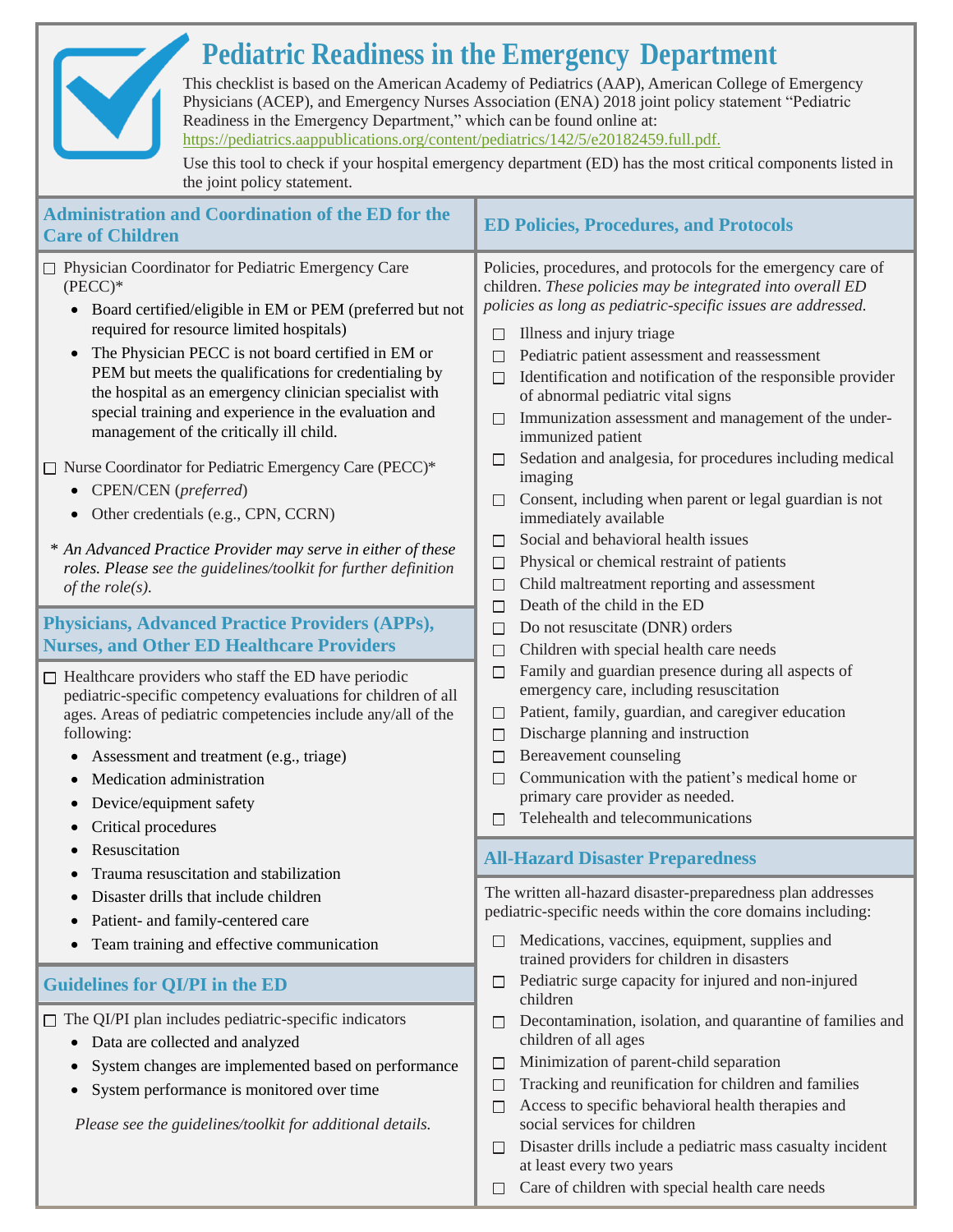| <b>Evidence-Based Guidelines</b>                                                                                                                                                                                                                                                                                                                                                                                                                                                                                                                                                                                                                                                                                                                                                                                                                                                                         | <b>Guidelines for Medication, Equipment and Supplies</b>                                                                                                                                                                                                                                                                                                                                                                                                                                                                                                                                                                                                                                                                                                                                                                      |  |  |
|----------------------------------------------------------------------------------------------------------------------------------------------------------------------------------------------------------------------------------------------------------------------------------------------------------------------------------------------------------------------------------------------------------------------------------------------------------------------------------------------------------------------------------------------------------------------------------------------------------------------------------------------------------------------------------------------------------------------------------------------------------------------------------------------------------------------------------------------------------------------------------------------------------|-------------------------------------------------------------------------------------------------------------------------------------------------------------------------------------------------------------------------------------------------------------------------------------------------------------------------------------------------------------------------------------------------------------------------------------------------------------------------------------------------------------------------------------------------------------------------------------------------------------------------------------------------------------------------------------------------------------------------------------------------------------------------------------------------------------------------------|--|--|
| $\Box$ Evidence-based clinical pathways, order sets or decision<br>support available to providers in real time                                                                                                                                                                                                                                                                                                                                                                                                                                                                                                                                                                                                                                                                                                                                                                                           | Pediatric equipment, supplies, and medications are appropriate<br>for children of all ages and sizes (see list below), and are easily<br>accessible, clearly labeled, and logically organized.                                                                                                                                                                                                                                                                                                                                                                                                                                                                                                                                                                                                                                |  |  |
| <b>Inter-facility Transfers</b>                                                                                                                                                                                                                                                                                                                                                                                                                                                                                                                                                                                                                                                                                                                                                                                                                                                                          | ED staff is educated on the location of all items<br>П                                                                                                                                                                                                                                                                                                                                                                                                                                                                                                                                                                                                                                                                                                                                                                        |  |  |
| $\Box$ Written pediatric inter-facility transfer agreements<br>Written pediatric inter-facility transfer guidelines. These may<br>include:<br>Criteria for transfers (e.g., specialty services)<br>$\bullet$<br>Criteria for selection of appropriate transport service<br>$\bullet$<br>Process for initiation of transfer                                                                                                                                                                                                                                                                                                                                                                                                                                                                                                                                                                               | Daily method in place to verify the proper location and<br>$\Box$<br>function of pediatric equipment and supplies<br>Medication chart, length-based tape, medical software, or<br>$\Box$<br>other systems is readily available to ensure proper sizing of<br>resuscitation equipment and proper dosing of medications<br>Standardized chart or tool used to estimate weight in<br>$\Box$<br>kilograms if resuscitation precludes the use of a weight scale<br>(e.g., length-based tape)                                                                                                                                                                                                                                                                                                                                       |  |  |
| Plan for transfer of patient information<br>$\bullet$                                                                                                                                                                                                                                                                                                                                                                                                                                                                                                                                                                                                                                                                                                                                                                                                                                                    | <b>Medications</b>                                                                                                                                                                                                                                                                                                                                                                                                                                                                                                                                                                                                                                                                                                                                                                                                            |  |  |
| Integration of family-centered care<br>$\bullet$<br>Integration of telehealth/telecommunications                                                                                                                                                                                                                                                                                                                                                                                                                                                                                                                                                                                                                                                                                                                                                                                                         | $\Box$ Analgesics (oral, intranasal, and parenteral)<br>$\Box$ Anesthetics (eutectic mixture of local anesthetics; lidocaine<br>2.5% and prilocaine 2.5%; lidocaine, epinephrine, and                                                                                                                                                                                                                                                                                                                                                                                                                                                                                                                                                                                                                                         |  |  |
| <b>Guidelines for Improving Pediatric Patient Safety</b><br>Pediatric patient and medication safety needs are addressed in                                                                                                                                                                                                                                                                                                                                                                                                                                                                                                                                                                                                                                                                                                                                                                               | tetracaine; and LMX 4 [4% lidocaine])<br>$\Box$ Anticonvulsants (benzodiazepines, levetiracetam, valproate,                                                                                                                                                                                                                                                                                                                                                                                                                                                                                                                                                                                                                                                                                                                   |  |  |
| the following ways:<br>Children are weighed in kilograms only<br>$\Box$<br>Weights are recorded in kilograms only<br>ப<br>For children who require emergency stabilization, a<br>□<br>standard method for estimating weight in kilograms is used<br>(e.g., a length-based system)<br>Infants and children have a full set of vital signs recorded<br>$\Box$<br>• A full set of vital signs includes temperature, heart rate,<br>respiratory rate, pulse oximetry, blood pressure, pain, and<br>mental status when indicated in the medical record<br>$CO2$ monitoring for children of all ages<br>П<br>Process for safe medication delivery that includes:<br>⊔<br>Prescribing<br>Administration<br>Disposal<br>$\bullet$<br>Pre-calculated drug dosing and formulation guides<br>24/7 access to interpreter services in the ED<br>ப<br>Timely tracking and reporting of patient safety events<br>$\Box$ | carbamazepine, fosphenytoin, and phenobarbital)<br>$\Box$ Antidotes (common antidotes should be accessible to the ED,<br>e.g., naloxone)<br>$\Box$ Antipyretics (acetaminophen and ibuprofen)<br>$\Box$ Antiemetics (ondansetron and prochlorperazine)<br>$\Box$ Antihypertensives (labetalol, nicardipine, and sodium<br>nitroprusside)<br>$\Box$ Antimicrobials (parenteral and oral)<br>$\Box$ Antipsychotics (olanzapine and haloperidol)<br>$\Box$ Benzodiazepines (midazolam and lorazepam)<br>$\Box$ Bronchodilators<br>$\Box$ Calcium chloride and/or calcium gluconate<br>□ Corticosteroids (dexamethasone, methylprednisolone, and<br>hydrocortisone)<br>$\Box$ Cardiac medications (adenosine, amiodarone, atropine,<br>procainamide, and lidocaine)<br>$\Box$ Hypoglycemic interventions (dextrose, oral glucose) |  |  |
| <b>Guidelines for ED Support Services</b>                                                                                                                                                                                                                                                                                                                                                                                                                                                                                                                                                                                                                                                                                                                                                                                                                                                                | $\Box$ Diphenhydramine<br>$\Box$ Epinephrine (1mg/mL [1M] and 0.1 mg/mL [IV] solutions)                                                                                                                                                                                                                                                                                                                                                                                                                                                                                                                                                                                                                                                                                                                                       |  |  |
| $\Box$ Medical imaging capabilities and protocols address age-<br>or weight-appropriate dose reductions for children<br>All efforts made to transfer completed images when a patient<br>is transferred from one facility to another<br>$\Box$ Collaboration with radiology, laboratory and other ED<br>support services to ensure the needs of children in the<br>community are met<br>Please see the guidelines/toolkit for additional details                                                                                                                                                                                                                                                                                                                                                                                                                                                          | $\Box$ Furosemide<br>$\Box$ Glucagon<br>$\Box$ Insulin<br>$\Box$ Magnesium sulfate<br>$\Box$ Intracranial hypertension medications (mannitol, 3%<br>hypertonic saline)<br>$\Box$ Neuromuscular blockers (rocuronium and succinylcholine)<br>$\Box$ Sucrose solutions for pain control in infants<br>$\Box$ Sedation medications (midazolam, etomidate and ketamine)<br>$\Box$ Sodium bicarbonate (4.2%)<br>$\Box$ Vasopressor agents (dopamine, epinephrine and<br>norepinephrine)<br>$\Box$ Vaccines (tetanus)                                                                                                                                                                                                                                                                                                               |  |  |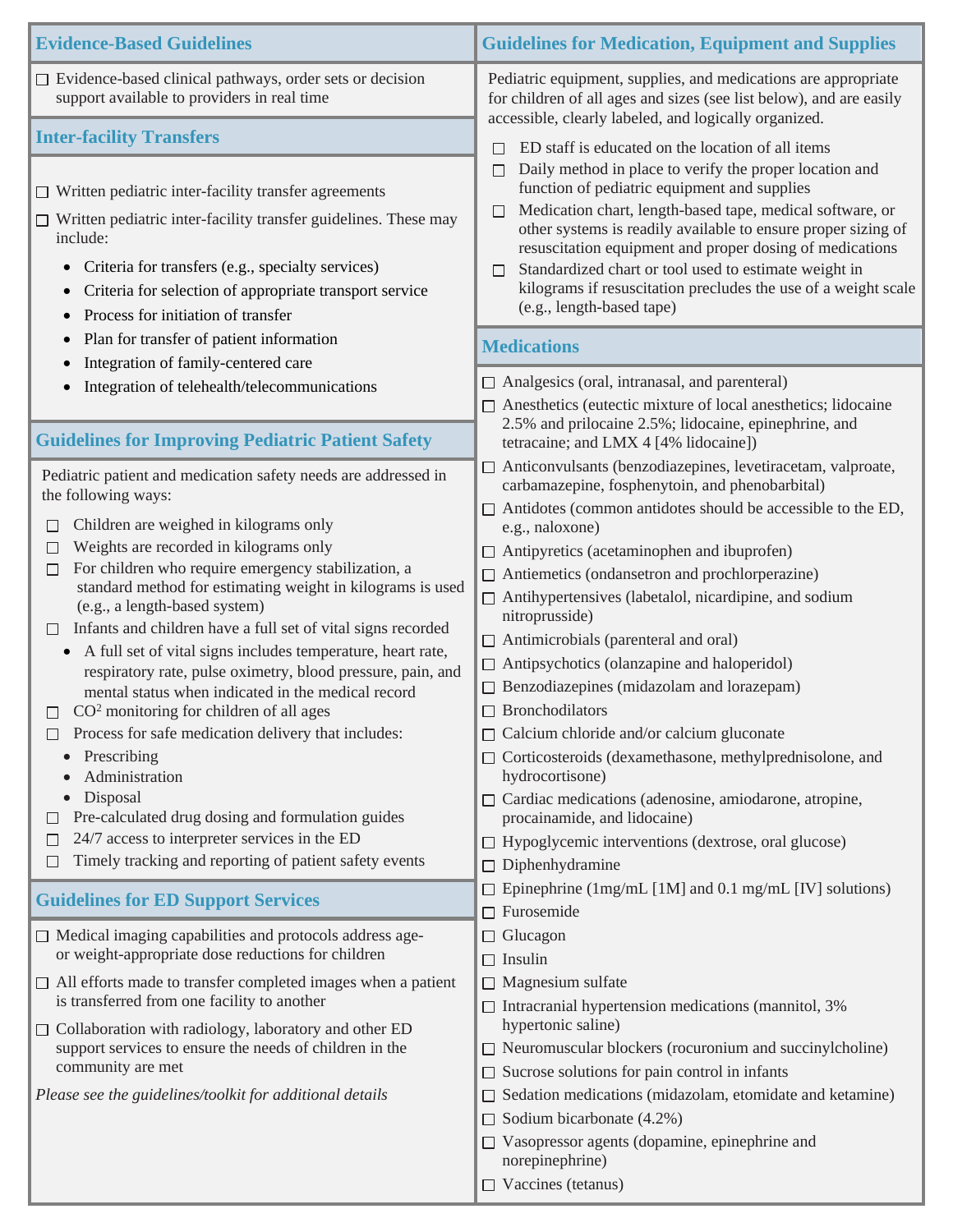| <b>Equipment/Supplies: General Equipment</b>                                                                                                                                                                                                                                                                                                                                                                                                                                                                                                                                                                                                                                                                                                                                                                                                                                                                                                                                                                                                                                                                                                                                                                                     | <b>Equipment/Supplies: Respiratory</b>                                                                                                                                                                                                                                                                                                                                                                                                                                                                                                                                                                                                                                     |                                                                                                                                                                                                                                                                                                                                                                                                                                                                                                                                                                                                                             |
|----------------------------------------------------------------------------------------------------------------------------------------------------------------------------------------------------------------------------------------------------------------------------------------------------------------------------------------------------------------------------------------------------------------------------------------------------------------------------------------------------------------------------------------------------------------------------------------------------------------------------------------------------------------------------------------------------------------------------------------------------------------------------------------------------------------------------------------------------------------------------------------------------------------------------------------------------------------------------------------------------------------------------------------------------------------------------------------------------------------------------------------------------------------------------------------------------------------------------------|----------------------------------------------------------------------------------------------------------------------------------------------------------------------------------------------------------------------------------------------------------------------------------------------------------------------------------------------------------------------------------------------------------------------------------------------------------------------------------------------------------------------------------------------------------------------------------------------------------------------------------------------------------------------------|-----------------------------------------------------------------------------------------------------------------------------------------------------------------------------------------------------------------------------------------------------------------------------------------------------------------------------------------------------------------------------------------------------------------------------------------------------------------------------------------------------------------------------------------------------------------------------------------------------------------------------|
| $\Box$ Patient warming device (infant warmer)<br>$\Box$ IV blood and/or fluid warmer<br>$\Box$ Restraint device<br>$\Box$ Weight scale, in kilograms only (no opportunity to weigh or<br>report in pounds), for infants and children<br>$\Box$ Tool or chart that relies on weight (kilograms) used to assist<br>physicians and nurses in determining equipment size and<br>correct drug dosing (by weight and total volume)<br>$\Box$ Pain scale assessment tools that are appropriate for age<br>$\Box$ Rigid boards for use in CPR<br>$\Box$ Pediatric-specific AED pads<br><b>Equipment/Supplies: Vascular Access</b><br>Arm boards<br>$\Box$ infant<br>$\Box$ child<br>$\Box$ Atomizer for intranasal administration of medication<br>Catheter-over-the-needle device<br>$\Box$ 22 gauge<br>$\Box$ 24 gauge<br>Intraosseous needles or device<br>$\Box$ pediatric<br>$\Box$ IV administration sets with calibrated chambers and<br>extension tubing and/or infusion devices with the ability to<br>regulate the rate and volume of infusate (including low<br>volumes)<br>IV solutions<br>$\Box$ Normal saline<br>$\Box$ Dextrose 5% in 0.45% normal saline<br>□ Lactated Ringer's solution<br>$\Box$ Dextrose 10% in water | <b>Endotracheal Tubes</b><br>$\Box$ uncuffed 2.5 mm<br>$\Box$ uncuffed 3.0 mm<br>$\Box$ cuffed or uncuffed 3.5 mm<br>cuffed or uncuffed 4.0 mm<br>П.<br>$\Box$ cuffed or uncuffed 4.5 mm<br>$\Box$ cuffed or uncuffed 5.0 mm<br>$\Box$ cuffed or uncuffed 5.5 mm<br>$\Box$ cuffed 6.0 mm<br><b>Feeding Tubes</b><br>$\Box$ 5F<br>$\Box$ 8F<br><b>Laryngoscope Blades</b><br>$\Box$ straight: 0<br>$\Box$ straight: 1<br>$\Box$ straight: 2<br>$\Box$ curved: 2<br><b>Magill Forceps</b><br>$\Box$ pediatric<br>Nasopharyngeal Airways<br>$\Box$ infant<br>$\Box$ child<br><b>Oropharyngeal Airways</b><br>$\Box$ size 0<br>$\Box$ size 1<br>$\Box$ size 2<br>$\Box$ size 3 | Stylets for endotracheal tubes<br>$\Box$ pediatric<br>$\Box$ infant<br><b>Suction Catheters</b><br>$\Box$ infant (6-8F)<br>$\Box$ child (10-12F)<br><b>Rigid Suction Device</b><br>$\Box$ pediatric<br>Bag-mask device, self-inflating<br>$\Box$ infant (250 ml)<br>$\Box$ child (450-500 ml)<br>Non-rebreather masks<br>$\Box$ infant<br>$\Box$ child<br>Clear Oxygen masks<br>$\Box$ infant<br>$\Box$ child<br>Masks to fit bag-mask device<br>adaptor<br>$\Box$ neonatal<br>$\Box$ infant<br>$\Box$ child<br>Nasal cannula<br>$\Box$ infant<br>$\Box$ child<br>Gastric tubes<br>$\Box$ infant (8F)<br>$\Box$ child (10F) |
| <b>Equipment/Supplies: Fracture-Management</b><br><b>Devices</b>                                                                                                                                                                                                                                                                                                                                                                                                                                                                                                                                                                                                                                                                                                                                                                                                                                                                                                                                                                                                                                                                                                                                                                 | <b>Equipment/Supplies: Specialized Pediatric Trays or</b><br><b>Kits</b>                                                                                                                                                                                                                                                                                                                                                                                                                                                                                                                                                                                                   |                                                                                                                                                                                                                                                                                                                                                                                                                                                                                                                                                                                                                             |
| Extremity splints (including femur splints)<br>$\Box$ pediatric<br><b>Cervical Collar</b><br>$\Box$ infant<br>$\Box$ child<br><b>Equipment/Supplies: Monitoring Equipment</b><br><b>Blood pressure cuffs</b><br>$\Box$ neonatal<br>$\Box$ infant                                                                                                                                                                                                                                                                                                                                                                                                                                                                                                                                                                                                                                                                                                                                                                                                                                                                                                                                                                                 | Difficult airway supplies and/or kit<br>may include some or all of the following:<br>$\Box$ supraglottic airways of all sizes<br>$\Box$ needle cricothyrotomy supplies<br>surgical cricothyrotomy kit<br>$\Box$ video laryngoscopy<br>Newborn delivery kit (including equipment for initial resuscitation<br>of a newborn infant)<br>$\Box$ umbilical clamp                                                                                                                                                                                                                                                                                                                | Contents to be based on pediatric patients served at the hospital and                                                                                                                                                                                                                                                                                                                                                                                                                                                                                                                                                       |
| $\Box$ child<br>$\Box$ Doppler ultrasonography devices<br>$\Box$ ECG monitor and/or defibrillator with pediatric and adult<br>capabilities, including pediatric-sized pads and/or paddles<br>$\Box$ Pulse oximeter with pediatric and adult probes<br>$\Box$ Continuous end-tidal CO2 monitoring                                                                                                                                                                                                                                                                                                                                                                                                                                                                                                                                                                                                                                                                                                                                                                                                                                                                                                                                 | $\Box$ scissors<br>$\Box$ bulb syringe<br>$\Box$ towel<br>Urinary catheterization kits and urinary (indwelling) catheters<br>$\Box$ infant<br>$\Box$ child                                                                                                                                                                                                                                                                                                                                                                                                                                                                                                                 |                                                                                                                                                                                                                                                                                                                                                                                                                                                                                                                                                                                                                             |